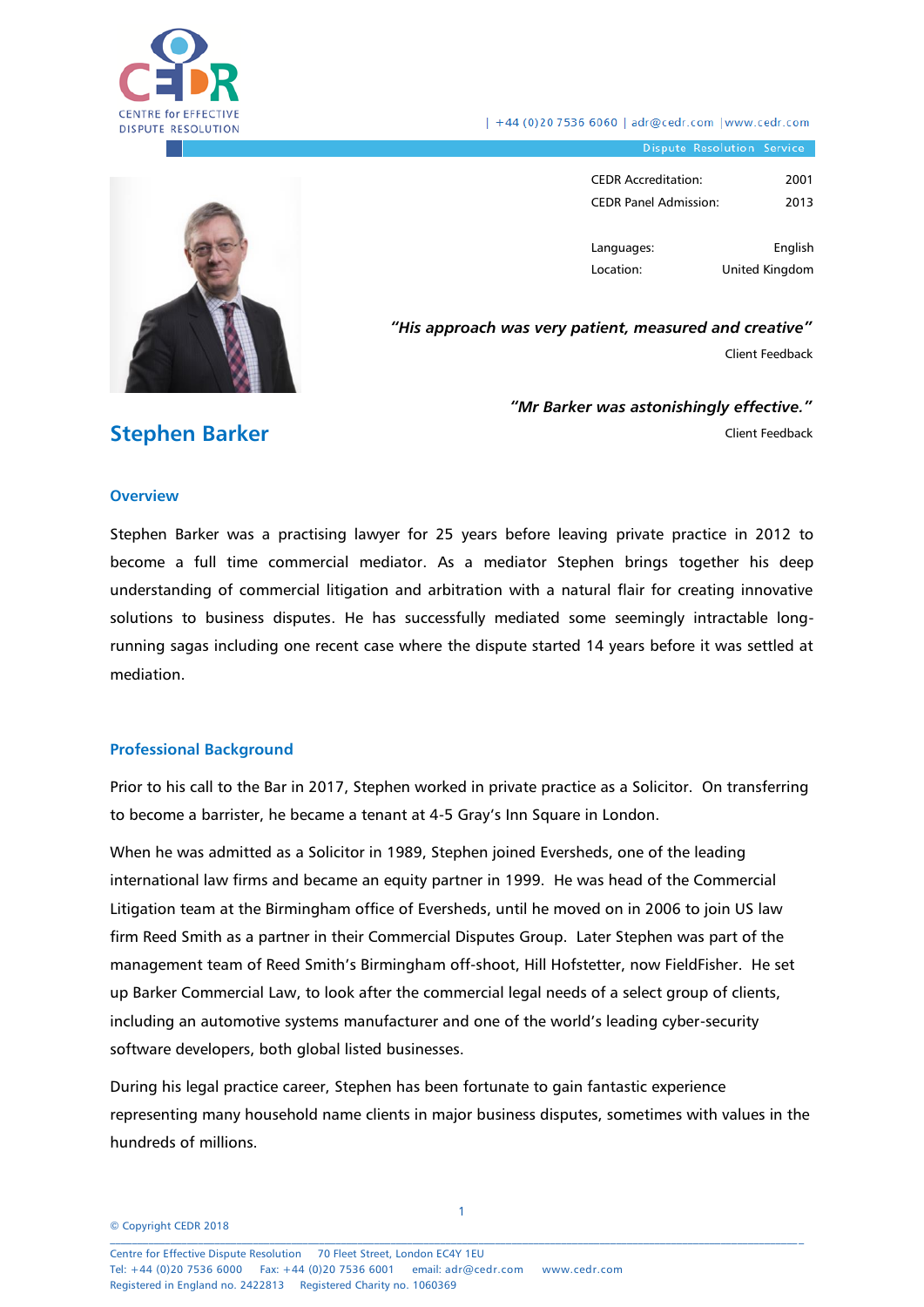

#### **Expertise**

- Banking & Finance
- Commercial
- Construction & Engineering
- ICT
- Insolvency
- NHS & Healthcare
- Manufacturing
- Partnership & Shareholder
- Professional Negligence
- Property
- Public Sector
- Sale of Goods & Services
- Sport

Stephen has conducted some extremely complex disputes requiring a firm grasp of the facts and an eye for detail. He also recognises that sometimes the simplest of cases are the hardest to crack.

Whether a case is large or small, complex or straightforward, Stephen will bring the same focus and energy to work with the parties to find a mutually acceptable lasting solution.

# **Dispute Experience**

*(Non-Neutral work in Italics)*

#### **Banking & Finance**

- Tri-partite dispute between financial institution seeking to enforce security over property relating to various corporate cross guarantees, defended on basis of undue influence and noncompliance with financial institution's obligations to provide information to surety. Surety brought Part 20 claim against lawyers alleging professional negligence in respect of advice to give the security.
- Four party guarantee/misrepresentation/solicitor's negligence dispute. Claim by brewery against guarantors for trade debt and lease liabilities. Counterclaim alleging misrepresentation. Third Party claim against guarantors' solicitors.
- *£850m completion account dispute arising from sale of a volume vehicle manufacturer; \$38m warranty claim arising from SPA.*
- Dispute between two ex-colleagues, financial services agent and the claimant, about their personal relationship and over repayment of commissions that were clawed back.

#### **Commercial**

 Pharmaceuticals distribution agreement dispute between US drug manufacturer, German global pharma distributor and Hong Kong subsid/ PRC distribution agent dis. The US co. had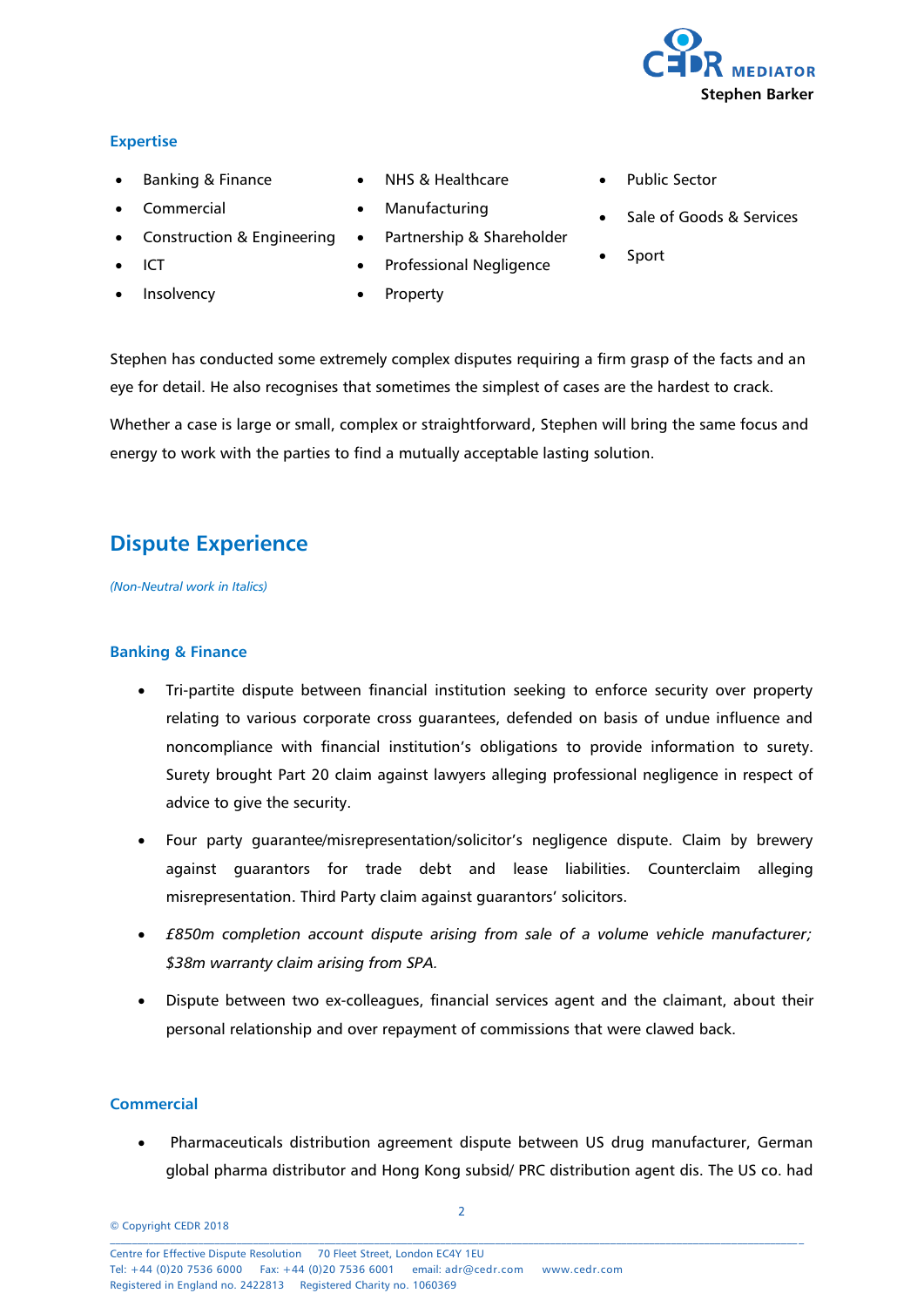

served notice of termination due to performance issues with PRC distributor. The Chinese distributor valued the potential losses on termination at USD\$50m. Stephen retained to manage the renegotiation of distribution agreement between the parties, facilitating multicultural meetings and discussions between parties in five different time zones.

- Shareholder dispute arising out of automotive technology joint venture. Cross claims and allegations between parties as to performance of obligations, share of profits and cost allocations.
- Claim for damages for breach of outsourcing contract, alleging poor performance against key performance indicators with equal and opposite cross claim for payment of invoices.
- Tri-partite mediation in claim by liquidator against former director and connected company relating to the transfer of assets at an undervalue, and claim by liquidator against the solicitors who had carried out the transaction.
- Six party "Springboard" injunction proceedings between volume car trading business and group of former employees. Allegations of unlawful retention of confidential information such as customer lists, pricing and business plans.
- Four party guarantee/misrepresentation/solicitor's negligence dispute. Claim by brewery against guarantors for trade debt and lease liabilities. Counterclaim alleging misrep. Third Party claim against guarantors' solicitors.
- Franchise dispute relating to allegations of breach of franchise agreement.
- Agricultural machinery financing dispute arising out of contractor refusing to pay lease installments due to loss arising from excessive downtime of equipment.

## **Construction & Engineering**

- Claim for delay and disruption damages by contractor against supplier relating to allegedly faulty product.
- Final account dispute as to quantum and allegations of defective/out of specification work.
- *Acting for national house-builder in claim against ground works contractor for laying road contrary to s.106 agreement specification.*
- *Adjudication in £120m off-shore energy contract.*
- Dispute between scaffolding company and main contractor relating to whether scaffolding temporary (and chargeable) or permanent structure transferred to client on practical completion.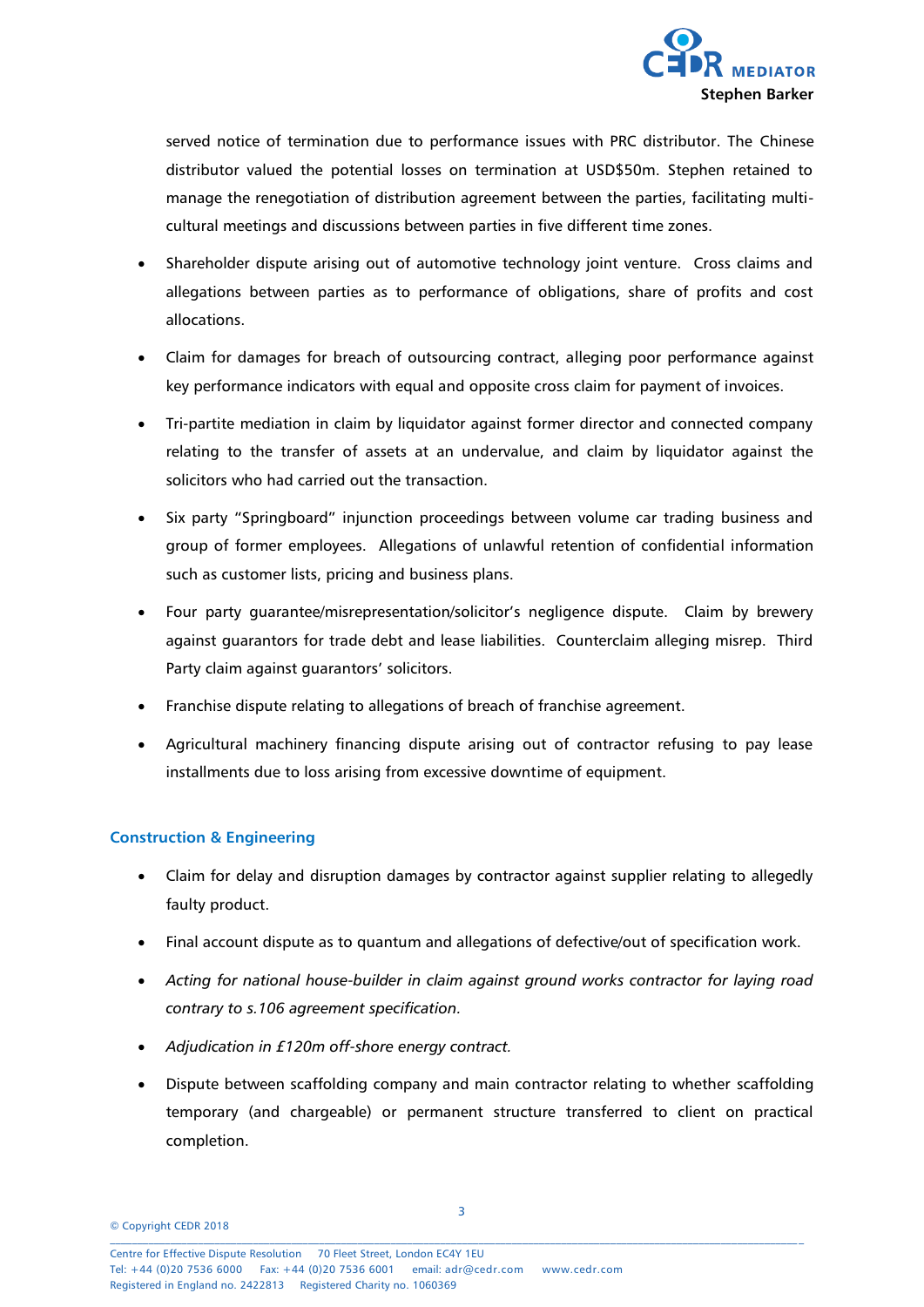

#### **ICT – Information, Communication & Technology**

- Software services dispute arising from the early termination of fixed term contract for the provision of a web-based car sales portal. The software services provider sought payment for the term of the contract, which was being defended on the basis of functionality defects and allegations of pre-contract compatibility misrepresentations.
- Dispute relating to website search engine optimisation services. Alleged wrongful termination by the customer and an intimated counterclaim for wrongfully taking commercial website off-line.
- Dispute between internet e-commerce services provider with sales generation business regarding disputed direct debit indemnity claim and questions as to standard of service delivered, contractual misrepresentations and questions of insolvency of customer.

A number of IT software and project implementation projects including*:* 

- A*cting for IT services company in £13m claim arising from the termination of the implementation of a new IT system for a financial institution.*
- *Advising software company in respect of licence disputes.*

#### **Insolvency**

- Claim by administrator to claim to recoup alleged preferences payments by insolvent company and VAT refunds paid to a fuel-card company which reduced debts backed by directors' personal guarantees.
- Tri-partite mediation in claim by liquidator against former director and connected company relating to the transfer of assets at an undervalue, and claim by liquidator against the solicitors who had carried out the transaction.
- *Applying to High Court (as advocate) for the appointment of a Provisional Liquidator of Excalibur Airways.*
- *Acting for a clearing bank in contested guarantee actions.*
- *ROT actions.*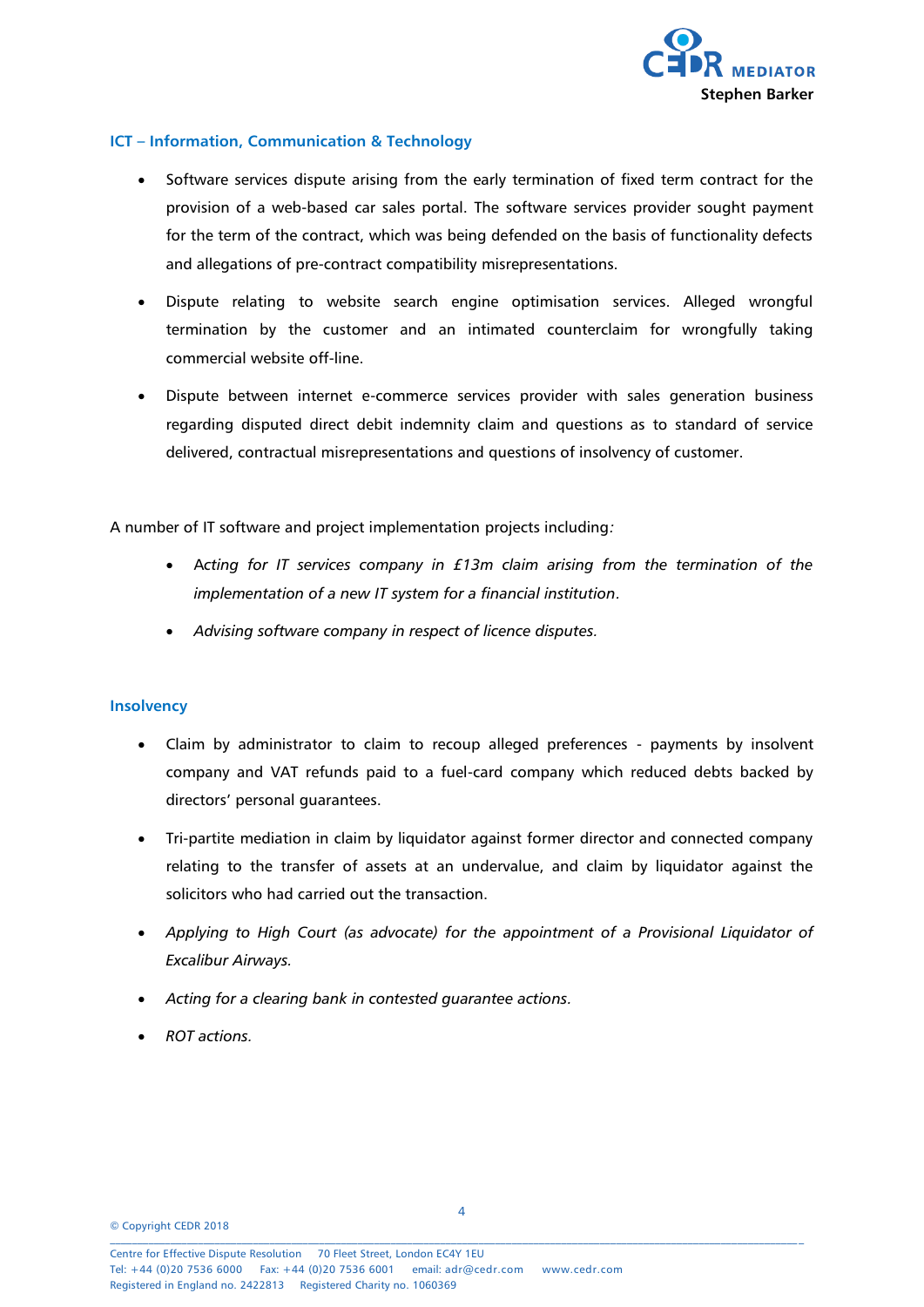

#### **NHS & Healthcare**

- *Acting for supplier of medical diagnostic equipment in €7m international arbitration against Turkish distributor.*
- *Advising veterinary medical supplies in complaint concerning adverse procurement decision.*
- Dispute between a Private Healthcare Insurance company and one of its regional sales agents relating to alleged breaches of agency agreement which caused the PHI company to charge reduced premiums.

#### **Manufacturing**

Acting for a number of automotive engineering and manufacturing companies including:

- A *vehicle manufacturer with supply chain issues.*
- *Acting for Tier 1 suppliers in production line stoppage disputes.*

## **Partnership & Shareholder**

- Shareholder dispute arising out of automotive technology joint venture. Cross claims and allegations between parties as to performance of obligations, share of profits and cost allocations.
- Six party "Springboard" injunction proceedings between volume car trading business and group of former employees. Allegations of unlawful retention of confidential information such as customer lists, pricing and business plans.
- *Representing outgoing partner in solicitors firm in exit dispute.*
- *Advising spin-off team of stock-brokers in respect of restrictive covenant issues.*
- Dispute between shareholders, following managing director/minority shareholder leaving to set up new company and taking key staff. Claim for repayment of directors' loan account and s.994 proceedings for unfair prejudice.

#### **Professional Negligence**

- Claim against top four accountancy firm relating to handling of tax investigation with counterclaim for unpaid fees.
- Three party professional negligence claim (in effect two mediations in one). Wife in matrimonial case alleged that two sets of lawyers had failed to protect her interests by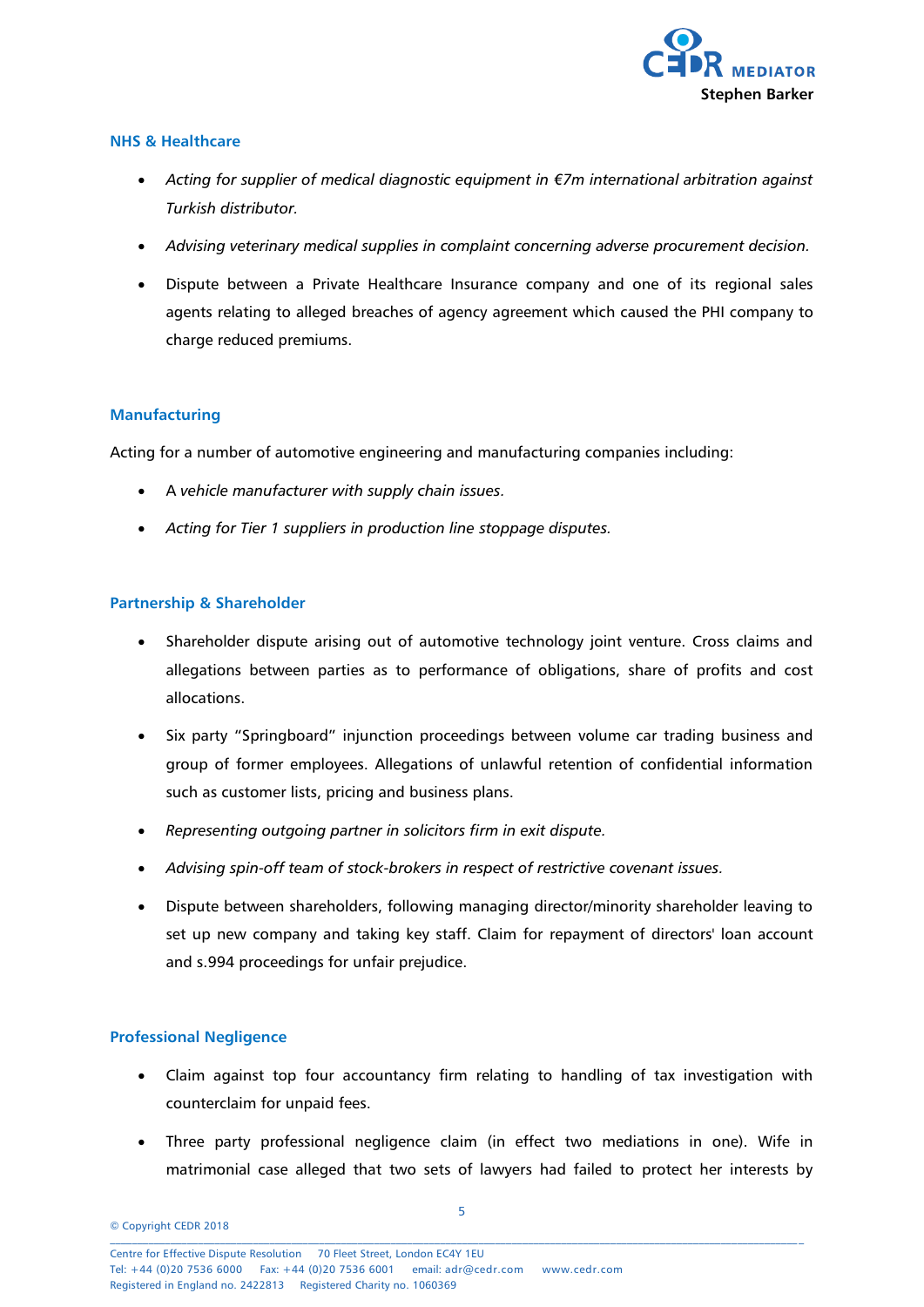

failing to obtain and enforce worldwide freezing order against husband's substantial business assets in Pakistan.

- Solicitor's negligence claim for breach of duty arising from issuing insurance coverage claim outside limitation period. Significant dispute concerning the value of the loss of the claimant's chance to recover damages in the first action. The claimant's claim related to an incident that had occurred 14 years ago.
- Professional negligence claim against a firm of solicitors for alleged failure to carry out proper searches in relation to the purchase of plot of land. There were issues in respect of both liability and the alleged diminution in value of the land.
- *Acting for claimant in Architect's negligence claim relating to defective building structure.*
- *Acting for Bank/liquidator in action against firm of Surveyors in respect negligent valuation of large commercial office block, with counterclaim for contributory negligence based on poor lending decision.*
- Claim for professional negligence arising from failure to spot damp and structural defect in Home Buyers Report.
- Professional negligence claim against top four accountancy firm relating to handling of tax investigation with counterclaim for unpaid fees.
- Tri-partite dispute between financial institution seeking to enforce security over property relating to various corporate cross guarantees, defended on basis of undue influence and non-compliance with financial institution's obligations to provide information to surety. Surety brought Part 20 claim against lawyers alleging professional negligence in respect of advice to give the security.

#### **Property**

- Multi-party property ownership dispute. Claim brought by residents' association against property owner alleging rights of way and seeking declarations as to ownership of land.
- Boundary dispute relating to alleged 'theft' of land.
- Housing disrepair claim. Tenant claimed damages for distress and inconvenience of having to live in a property with a leaking roof.
- Dispute between neighbouring landowners relating to title to land acquired by squatting/adverse possession and historic rights of way.
- Dispute between selling agent and lender relating to allegations of negligence in the valuation of the guide price for a group of properties and contributory negligence by lender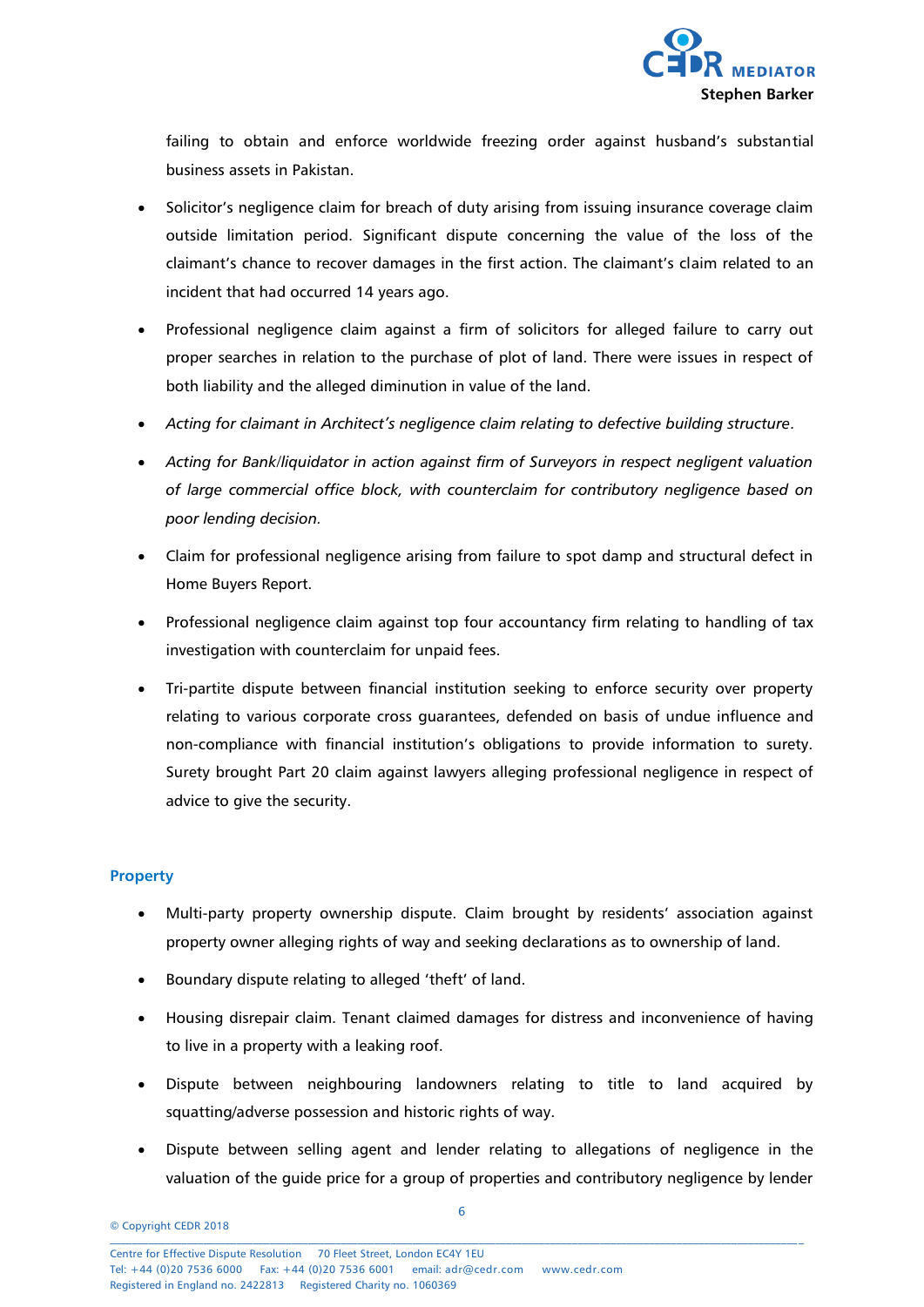

in failing to make proper enquiries before lending. Claim started as a fee claim by the selling agent.

- Claimant entered into contract via a limited company to acquire mixed used property development just before the financial crash.
- Dispute between neighbours relating to ownership of land forming part of one's registered title, but appeared to be part of neighbour's garden.
- Disability Discrimination (Equality Act) claim against landlord arising from failure to make reasonable adjustments, and for direct and indirect discrimination against tenant with mental health disability.

#### **Public Sector**

- *Acting for transport firm in JR of decision in respect of reimbursement rates for concessionary fares for over 60s.*
- *Advising government department on challenges to procurement decisions.*

#### **Sale of Goods & Services**

- Claim by fit-out contractor in relation to its final account against University, relating to the construction of a new library building.
- Defective goods claim by agricultural business against UK distributor, claiming wastage of valuable crop due to failure of product. UK distributor sought indemnity from Belgian manufacturer, who challenged jurisdiction based on Belgian Law in Distribution Agreement and failure to notify in accordance with terms.
- Dispute between home owner and joiner re quality of new windows made for extension.
- Dispute between firm of surveyors with housing association concerning allegations of overcharging.

#### **Sport**

- *Representing World Rally Champion in litigation with his race team.*
- *Acting for F1 world champion, in a falling-out with his commercial manager.*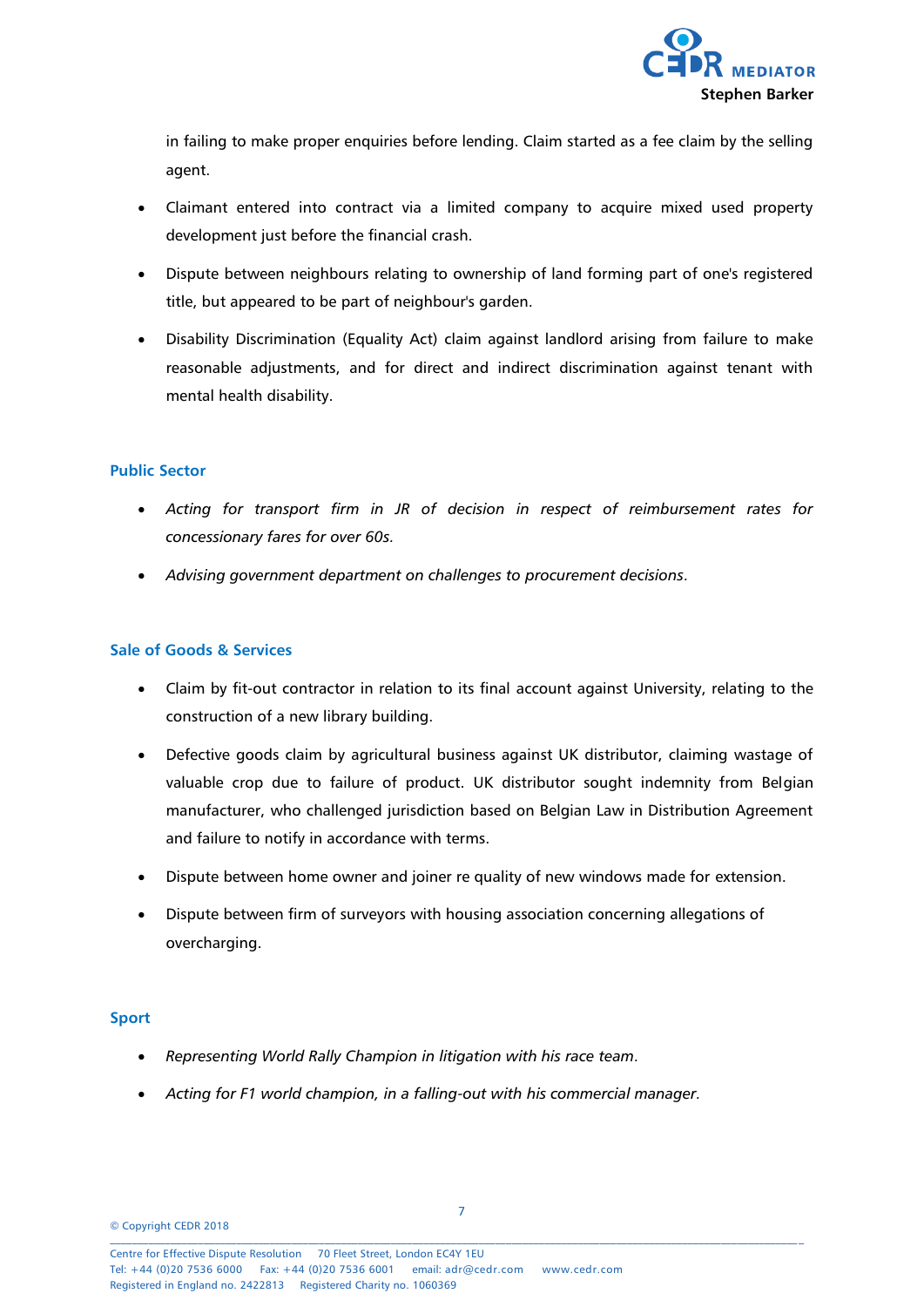

#### **Personal Style**

Stephen has a creative and facilitative style and works tirelessly to enable parties to find solutions to their problems, however complex. His dogged approach has resulted in a very high settlement rate in his mediations. He strives to provide a neutral, calm and professional space for the parties to explore the options for resolution working hard to uncover the underlying barriers and hidden opportunities by listening patiently and allowing people to explain their needs and concerns in private.

#### **Chambers Rankings**

 *"His calm approach helped him put the parties at ease, and he was able to quickly narrow the issues, he brings the consequences of going to trial to the clients in a friendly way."*

#### **Chambers Guide 2015**

*"He gets people on his side; they trust him very quickly."*

#### **Chambers Guide 2016**

 *"One source praises his performance as* "excellent, professional and impeccable," *while another highlights his* "thorough, relentless and tenacious" *work.*

#### **Chambers Guide 2017**

 *"One market source highlights his "neutral, calm and creative" approach, and another reports: "He established a good rapport in the room and built confidence well." Sources consistently praise the balance he strikes between patience and pragmatism, saying: "He took the time to listen but was straight-talking in dealing with any of the parties' unrealistic expectations."*

#### **Chambers Guide 2018**

#### **Feedback – Clients**

- *"It is inherent in a mediation process that the involved parties rarely get exactly what they want but the end result is always dependent on the quality of the mediator. That quality shone through today.*
- *We were delighted at the outcome. I cannot stress enough the feeling of relief at the lifting of three years' worth of harassment and constant pressure, which will now allow us to pursue our lives in a manner which we had thought would never return."*